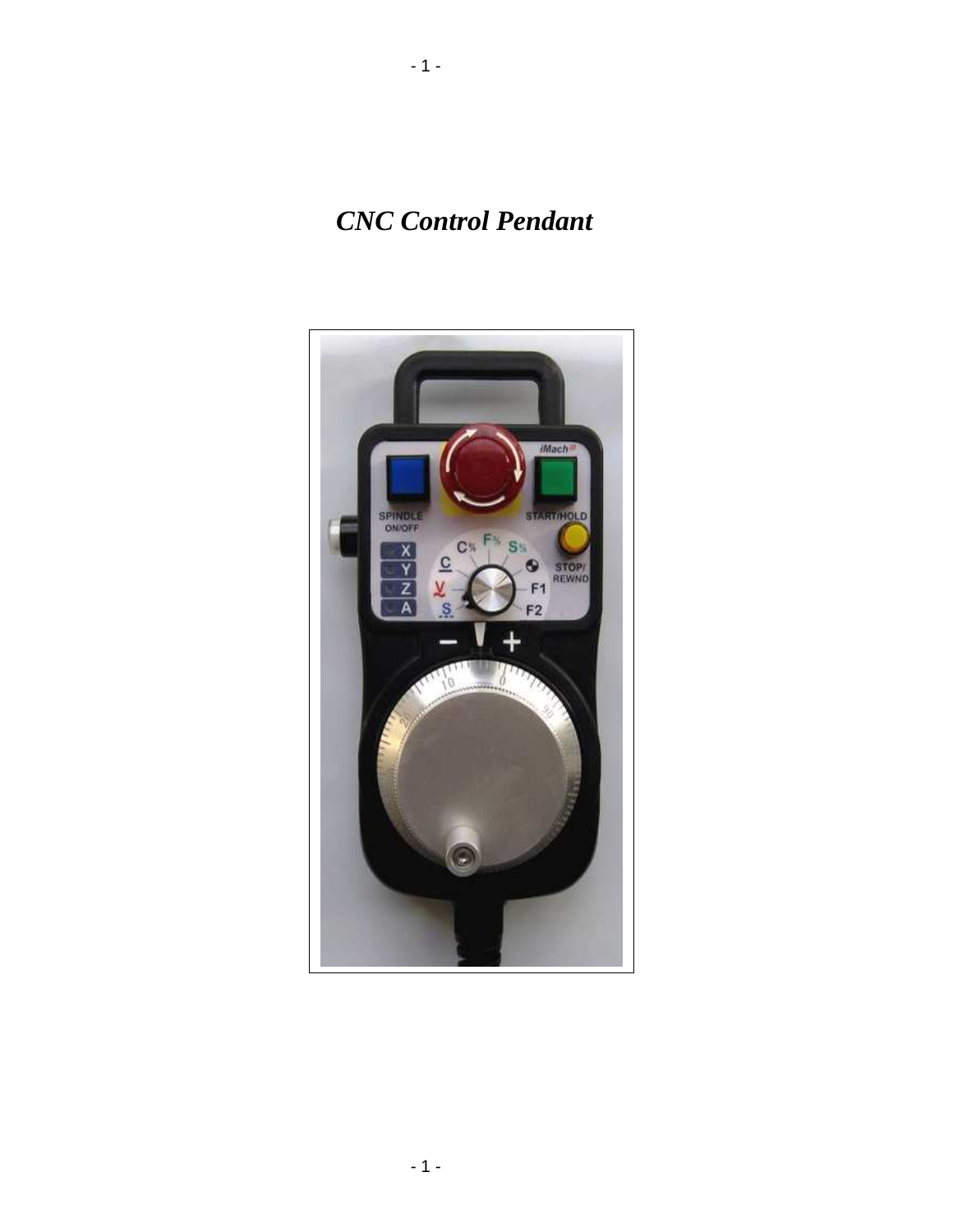#### PREFACE

Any machine tool, including computer controlled machine tool, is potentially dangerous. We accepts no responsibility for any damage or injury caused by its use. It is your responsibility to insure that you understand the machine you are using and the procedures for safety operations.

If you are in any doubt you must seek guidance from a professionally qualified expert rather than risk injury to yourself or to others.

Information in this document is subject to change without notice. The manufacturer does not make any representations or warranties (implied or otherwise) regarding the accuracy and completeness of this document and shall in no event be liable for any loss of profit or any other commercial damage, including but not limited to special, incidental, consequential, or other damages.

### WARNING

E-STOP switch button in CNC Control Pendant only provides Emergency STOP signal to Mach3 CNC application.

For further protection in CNC operation, other emergency protection methods may be needed.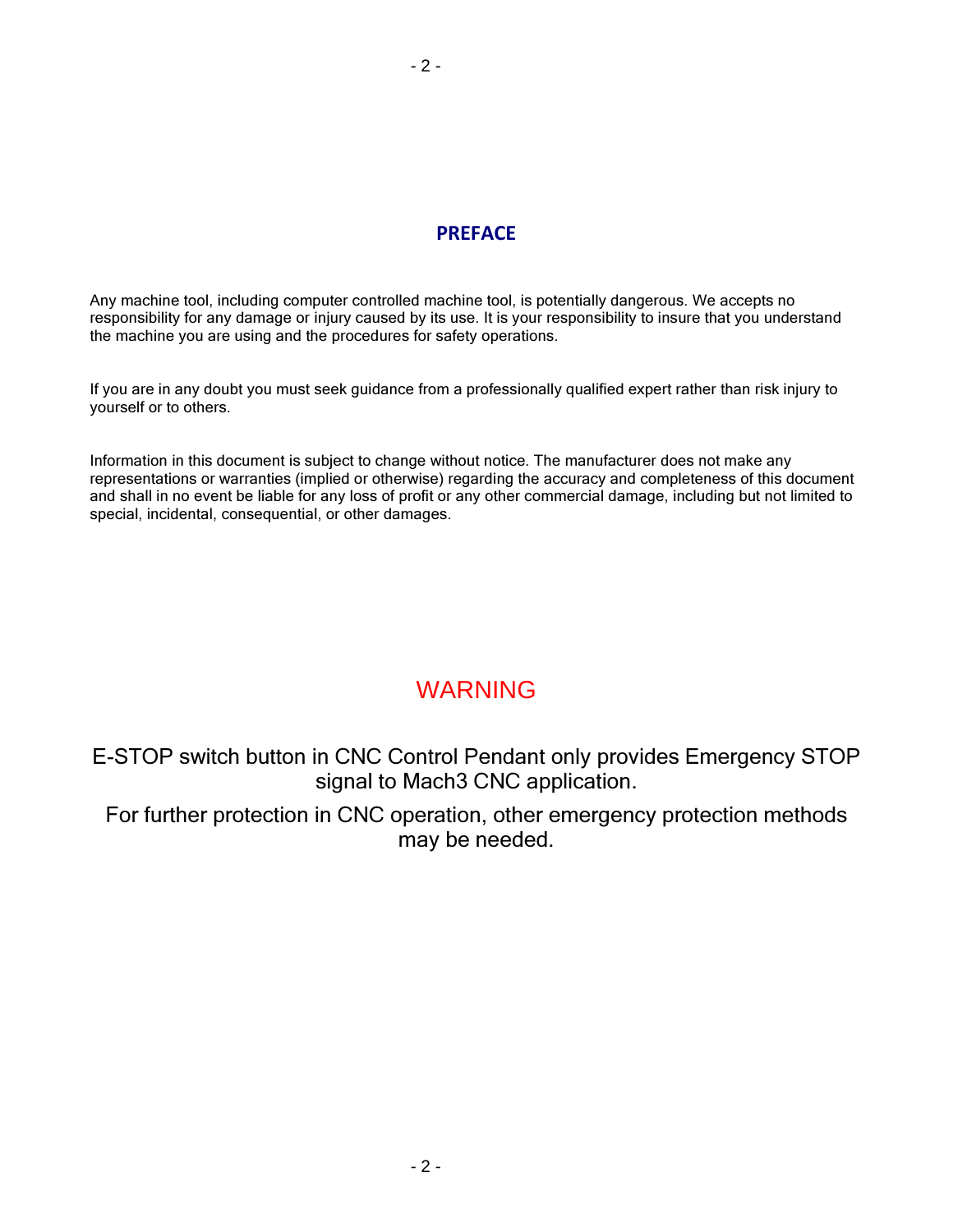#### **FEATURES**

- 3 -

- **Plug n' Play USB connection and controls.**
- **100 steps high precision MPG.**
- **E-Stop button with flash LEDs indicator.**
- **Step, Velocity and Continuous mode jogging through MPG.**
- **Feed rate, Spindle speed, and Slow Jog rate change through MPG.**
- **Program Cycle Start and Feed Hold button with LED indicator.**
- **Spindle control button with LED indicator.**
- 6 Axis selections.
- **Axis Referencing and zeroing control.**
- **Quick step size selection.**
- 2 custom control functions.
- **Extended E-STOP functions. (P3-E model).**



#### PLUGIN

- Download the latest Plugin from www.vistacnc.com download page.
- **Move the plugin file into Mach3 Plugins directory.**

#### CONNECTION and START

- **Directly plug the USB cable into any USB port on the PC.**
- **Start Mach3 application.**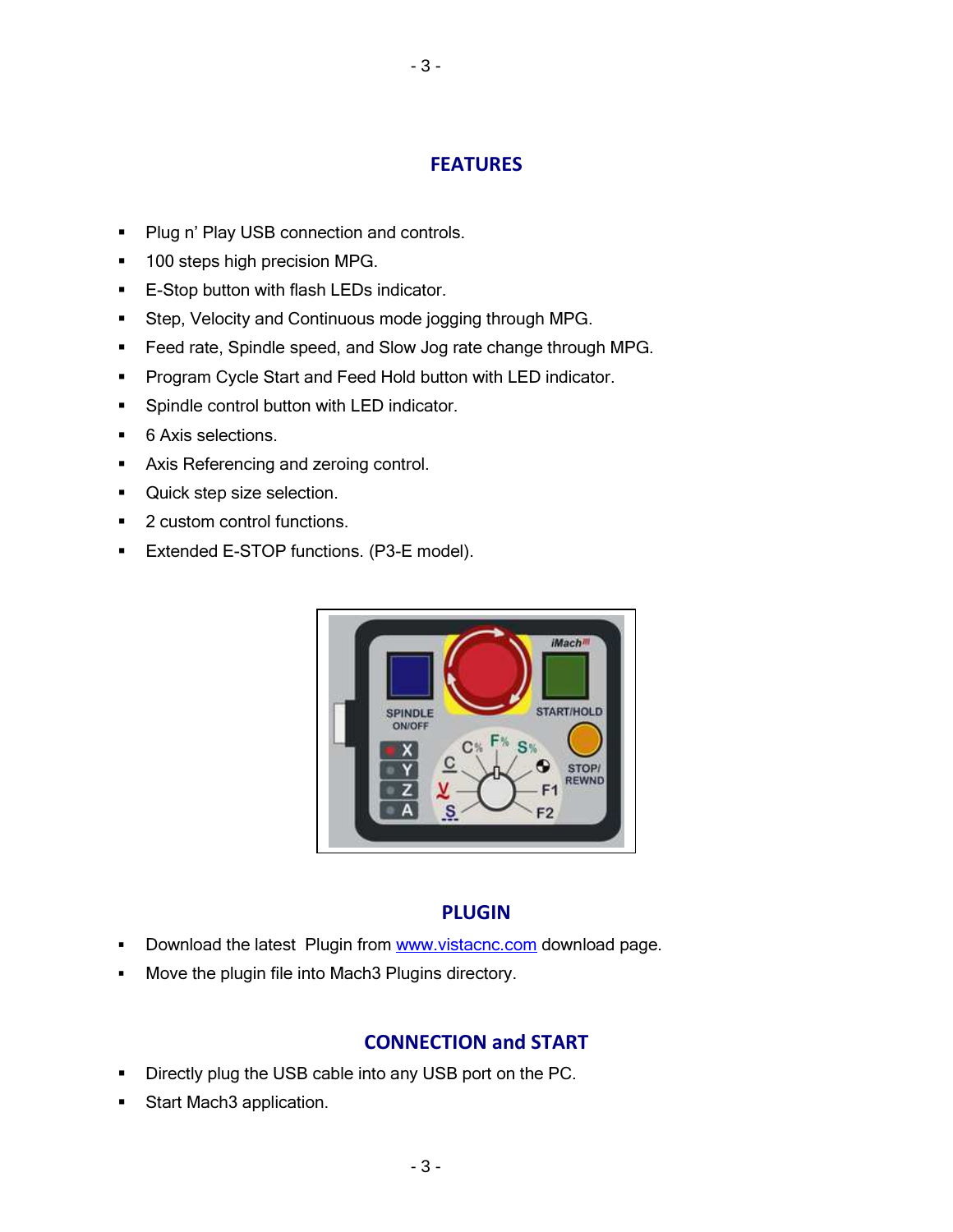- Click Config from menu, select Config Plugins, and enable Pendant.
- Close Mach3 application and restart Mach3 application.

### FUNCTIONS and OPERATIONS

## 1. Axis selection

1.1 Click the side button  $\Box$  to select an axis to jog. Steady-on LED indicates the selected axis.

LED X and LED Y are ON at the same time when Axis B is selected. LED Z and LED A are ON at the same time when Axis C is selected.

1.2 Based on the settings in PlugIn configuration table, one of two axis selection modes can be used to select an axis. See Pendant PlugIn Configuration section for more information.

Mode 1: Single click the side button to select the next axis.

 Mode 2: Single click the side button to select the next axis downwards and double click the side button to select the next axis upwards.

- $\cdot$  Single clicking a button requires pressing and releasing the button once within 0.5 to 1 second. The action is similar to single clicking a button on Mach3 screen.
- $\cdot$  Double clicking a button requires pressing and releasing the button twice within 0.5 to 1 second. The action is similar to double clicking a button on Mach3 screen.
- $\cdot$  Axis A, B, or C can be skipped during axis selection cycle if the axis A, B, or C skip mode is selected in PlugIn Configuration table.

2. MPG (Manual Pulse Generator) mode selection and control button operation

Single clicking the stop button in MPG mode opens or closes the TAB window.

## 2.1 STEP, STEP / VELOCITY, SINGLE STEP mode 5.

2.1.1 In STEP mode, the selected axis moves 1 step at each MPG click (detent) with the step size currently in the system.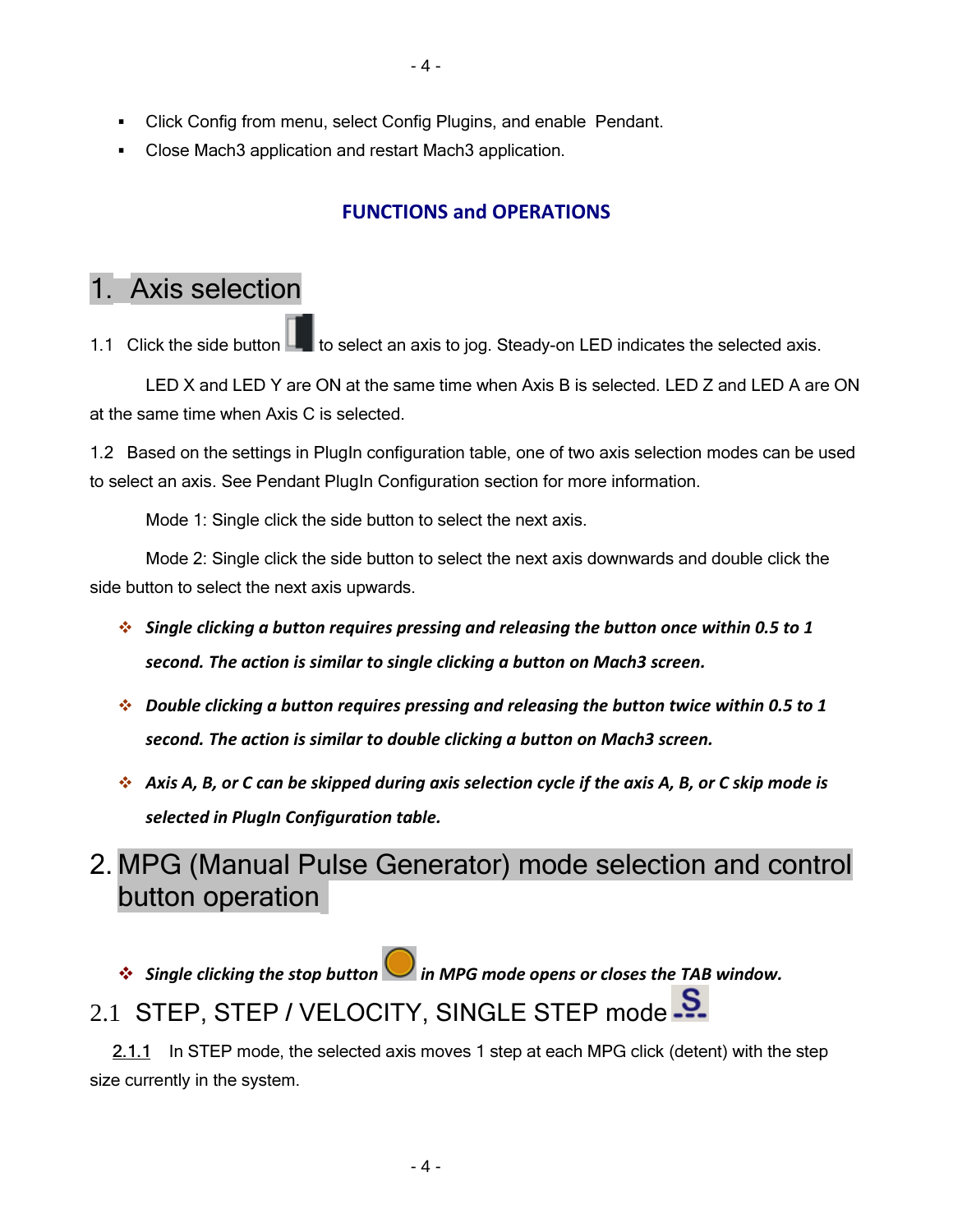2.1.2 In STEP / VELOCITY mode, turning MPG at higher speed changes MPG mode from STEP mode to VELOCITY mode. STEP / VELOCITY mode can be enabled or disabled in the Plugin Configuration Table.

- 5 -

### $\cdot$  Use MPG cap to turn the MPG wheel to get lower speed for STEP mode. Use MPG handle to turn the MPG wheel to get higher speed for VELOCITY mode.

 2.1.3 Pressing and holding the side button in STEP mode temporally changes MPG mode to SINGLE STEP Mode or VELOCITY mode, based on the selection in Plugin Configuration Table.

### $\cdot$  In SINGLE STEP mode, the selected axis only moves 1 step for every continuous MPG movement.

 2.1.4 A fixed MPG feed rate can be setup in PlugIn Configuration table. This feed rate is used only when MPG moves in Step mode.

### $\cdot$  It is recommended to use higher feed rate for smooth movement.

2.1.5 Quick step size selection. Double clicking the stop button  $\Box$  in Step mode cyclically selects the step size based on step size setup in PlugIn Configuration table.

# 2.2 VELOCITY mode  $\chi$

2.2.1 In VELOCITY mode, axis moves at 0 to 100% of maximum axis speed based on how fast the MPG wheel is turned.

2.2.2 Pressing and holding the side button temporally slows down the axis movement.

 $\cdot$  Speed change sensitivity and speed slow down ratio can be setup in PlugIn Configuration table.

# 2.3 CONTINUOUS, CONTINUOUS RATE mode  $\mathbf C$

 2.3.1 In C mode, axis moves at constant speed with Slow Jog Rate. The axis movement is independent to the speed at which the MPG is turned.

2.3.2 Pressing and holding the side button in CONTINUOUS mode temporally changes MPG mode to CONTINUOUS RATE mode.

2.3.3 To avoid accidentally moving MPG and axis, steps to delay the start of axis movement can be set in plugin configuration table.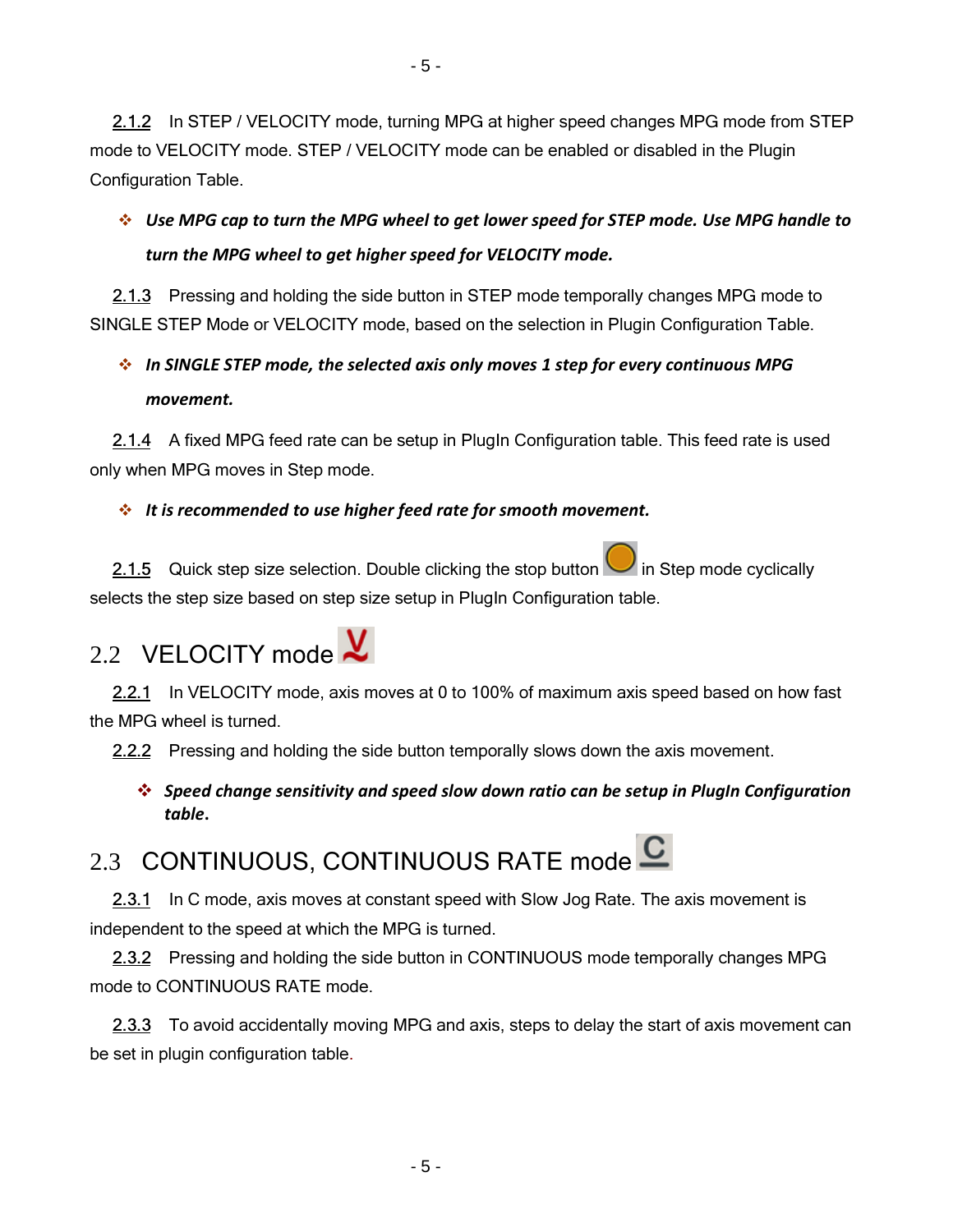## 2.4 CONTINUOUS RATE mode C%

 2.4.1 In C% mode, turning MPG changes the speed used in CONTINUOUS mode. The rate displays in Slow Jog Rate DRO (Digital Read Outs) on Mach3 Screen..

## 2.5 FEED RATE mode F%

 2.5.1 In F% mode, turning MPG changes feed rate overridden (FRO) rate from 1% to 250 %. FRO rate can be changed when axes are moving.

## 2.6 SPINDLE SPEED mode S%

2.6.1 In S% mode, turning MPG changes spindle speed overridden rate from 1% to 250 %. Spindle speed can be changed when the spindle is running.

## 2.7 REFERENCE, ZERO buttons  $\bigodot$

2.7.1 Double clicking the stop button zeroes the currently selected axis.

2.7.2 Pressing and holding the side button, and double clicking the stop button references the currently selected axis.

- Referencing currently selected axis sets the origin of the axis in Machine Coordinate. The action depends on how the home switch is defined and configured. See Mach3 manual for more information.
- $\cdot$  Zeroing the currently selected axis sets the current position of the axis to zero by changing the axis offset in current Work Coordinate.

# 2.8 FUNCTION buttons F1 F2

 2.8.1 Single clicking the stop button executes predefined Mach3 OEM button, Custom Button, or Custom Macro. The operation can be setup in PlugIn Configuration Table.

 2.8.2 While pressing and holding the side button, single clicking the stop button executes predefined Mach3 OEM button, Custom Button, or Custom Macro. The operation can be setup in PlugIn Configuration Table.

## 3. Control Operation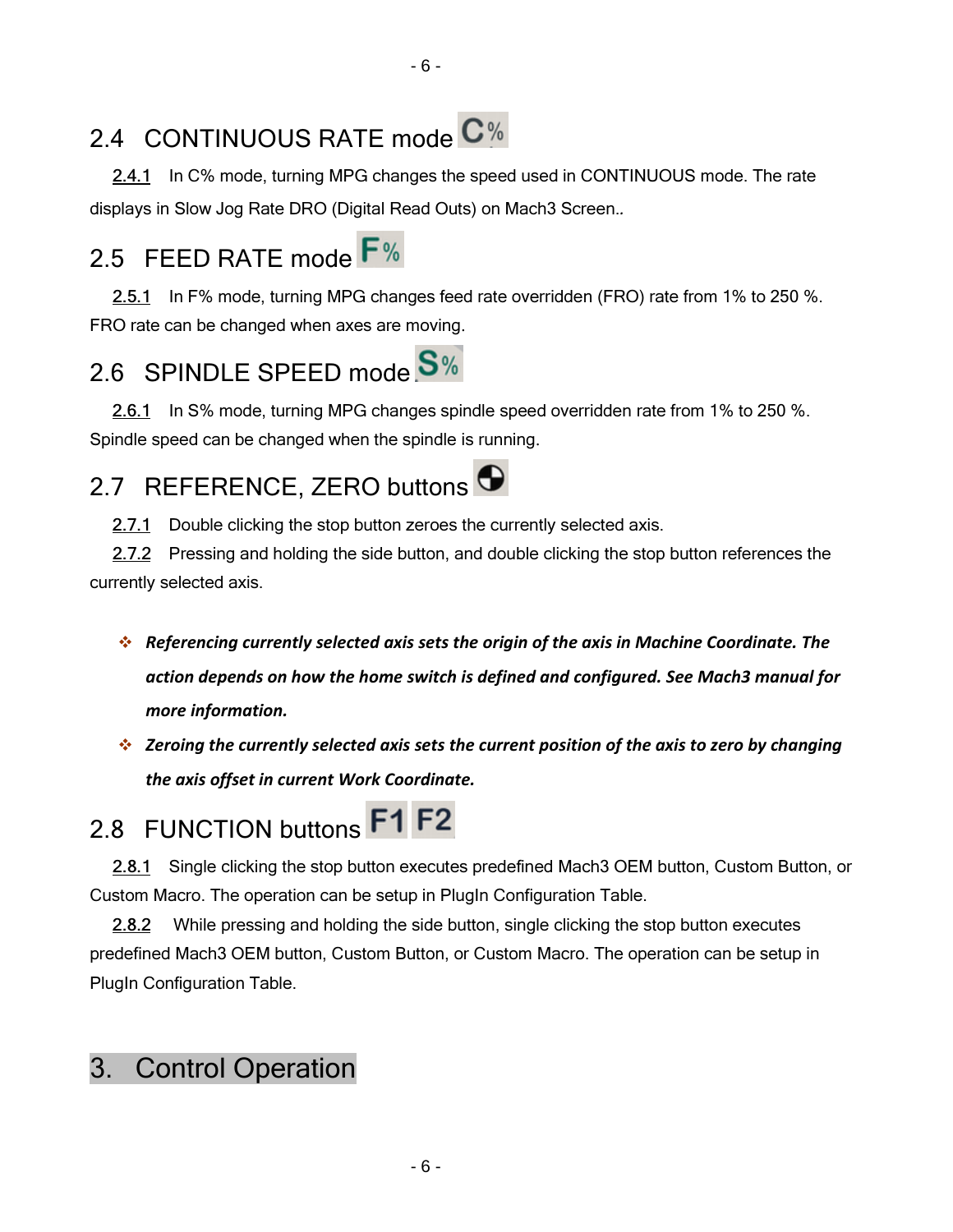

- 7 -

### 3.1 SPINDLE ON / OFF push button

- While pressing and holding the side button, single clicking SPINDLE ON/OFF button turns on the Spindle if the Spindle is off, or turn off the Spindle if the Spindle is on.
- When Spindle is on, LED embedded in the Spindle button flashes at ½ second rate.

### 3.2 START / HOLD push button

- While pressing and holding the side button, single clicking START/HOLD button cycle starts the program if the program is not running or is in Feed Hold, or feed holds the program if the program is running.
- When program enters Cycle Start state, LED embedded in the button flashes at  $\frac{1}{2}$  second rate.
- When program enters Feed Hold state, the LED, in every second, flashes twice in the first half second and stops flashing in the next half second.

### 3.3 STOP / REWND push button

• While pressing and holding the side button, single clicking STOP/REWND button stops the program if the program is running, or rewinds the program if the line of the program is not zero, or stops any axis movement.

## 4. E-Stop switch button



When the button is pressed and locked, the embedded LED flashes at  $\frac{1}{4}$  second rate.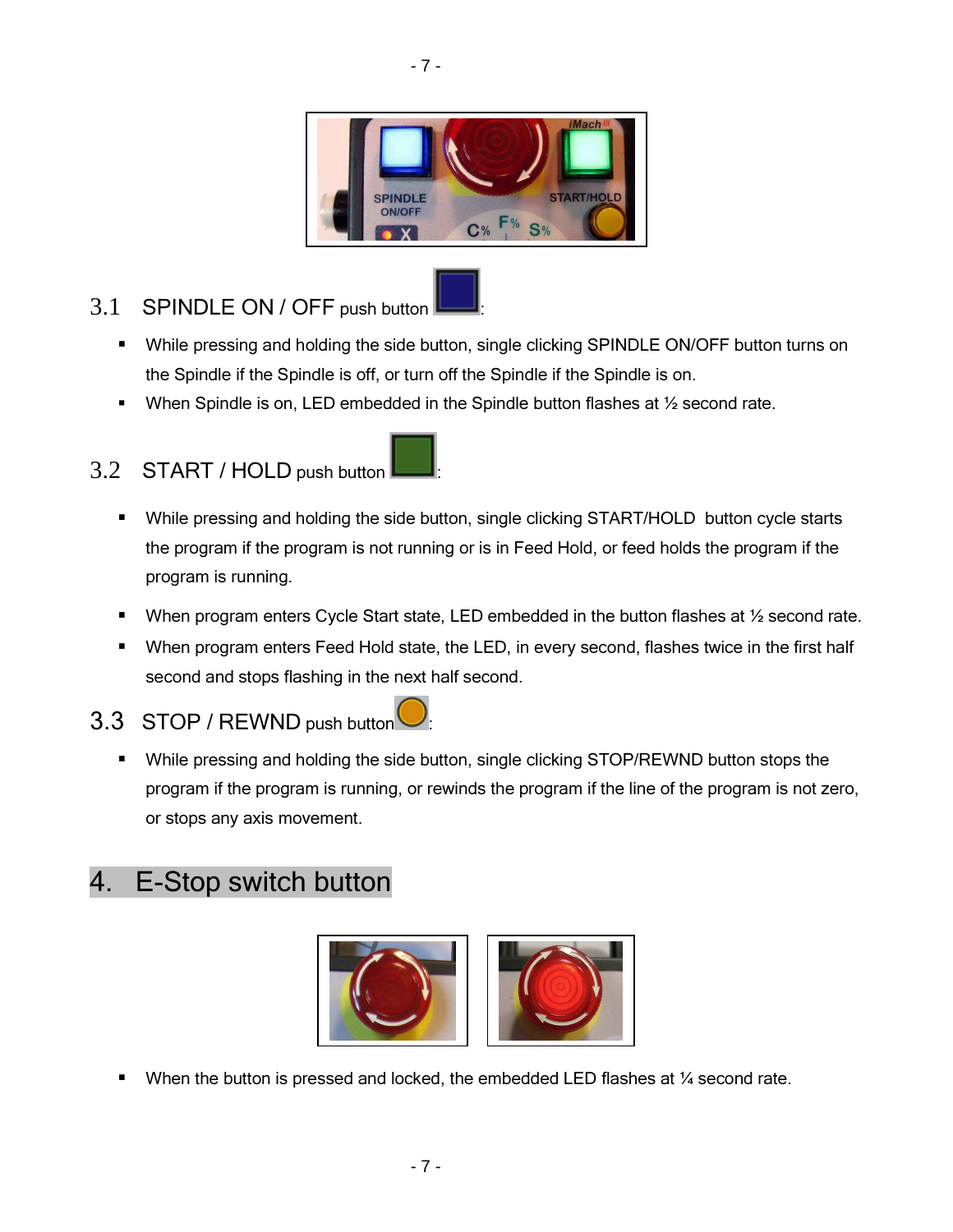When the button is released and Mach3 application is in Reset mode, the LED flashes at  $\frac{1}{2}$ second rate.

### 4.1 E-Stop switch button in P3 model

- Press E-STOP switch button to send out E-Stop signal to Mach3 application and activate Emergency Mode in Mach3 application.
- When the button is pressed, the switch is locked down. Twist the button to reset it on.

### 4.2 E-Stop switch button in P3-E model

- Press E-STOP switch button to send out E-Stop signal to Mach3 application and activate Emergency Mode in Mach3 application. The same E-stop signal is simultaneously sent out through two separate wires to control a relay or to work with other E-stop buttons.
- When the button is pressed, the switch is locked down. The two wires are disconnected.
- Twist the button to reset the switch on, and the two wires are connected and form a closed loop.

### PENDANT PLUGIN CONFIGURATION

In Mach3 menu, select Config, then Config PlugIns

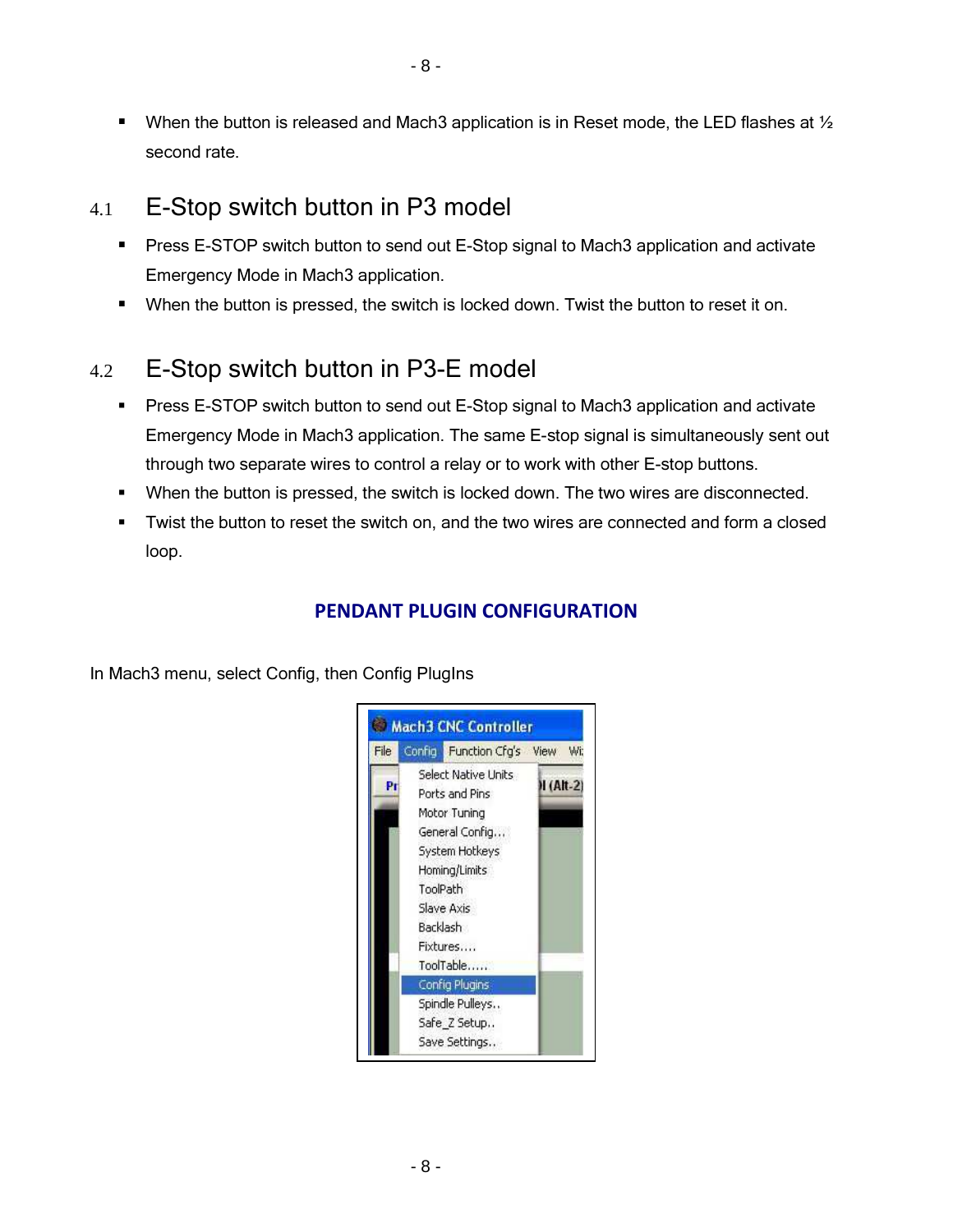- 9 -

In PlugIns menu, click CONFIG

| Press and Hold SIDE Button to:              | G Single MPG Mode                                                      | Velocity MPG Mode.                                    |  |
|---------------------------------------------|------------------------------------------------------------------------|-------------------------------------------------------|--|
|                                             |                                                                        |                                                       |  |
| Step / Velocity Auto Mode.                  |                                                                        | Single Click STOP Button to Open or Close TAB Screen. |  |
| Step / Vel Mode Switch Sensitivity.<br>4    | 7                                                                      | Speed Change Sensitivity in Step / Velocity Mode.     |  |
| Speed Change Sensitivity in Velocity Mode.  |                                                                        | Press SIDE Button to Slow Down to 1 / 3               |  |
|                                             |                                                                        |                                                       |  |
| 10                                          | Steps to Delay the Start of Axis Movement in Continous Mode. 0 to 100. |                                                       |  |
|                                             |                                                                        |                                                       |  |
|                                             |                                                                        |                                                       |  |
|                                             |                                                                        |                                                       |  |
| Single Click Downwards, Double Click Upwart |                                                                        | Include A Axis in Axis Selection                      |  |
|                                             |                                                                        | в<br>Include B Axis in Axis Selection                 |  |
|                                             |                                                                        | Include C Axis in Axis Selection                      |  |
|                                             |                                                                        |                                                       |  |
| Action                                      |                                                                        | Enable<br>+ Action                                    |  |
| Screen 2 (MDI screen)                       |                                                                        | Screen 1 (Program Run screen)                         |  |
| Action                                      |                                                                        | Enable Button + Action                                |  |

- Step Size Selection sets predefined step size in each dropdown window. Select NONE to skip that window in cyclic step selection. Step size in the first window is used as the default step size.
- Number in Step Jogging FeedRate is the feed rate only used in MPG step jogging. When MPG wheel stops, the feed rate and FeedRate Overridden rate (FRO) automatically changes back to the number which was used before MPG moving. Set 0 to use current FeedRate and FRO rate in the system.
- Single click STOP button at any MPG mode opens or closes the TAB window.
- Numbers in Speed Change Sensitivity is used to adjust the sensitivity of V mode. The smaller the number, the less turns are needed to reach maximum axis speed.
- Steps to Delay Start is used to set the number of steps to delay to start axis movement. In C mode, axis starts to move only after that many numbers of steps are turned from MPG wheel.